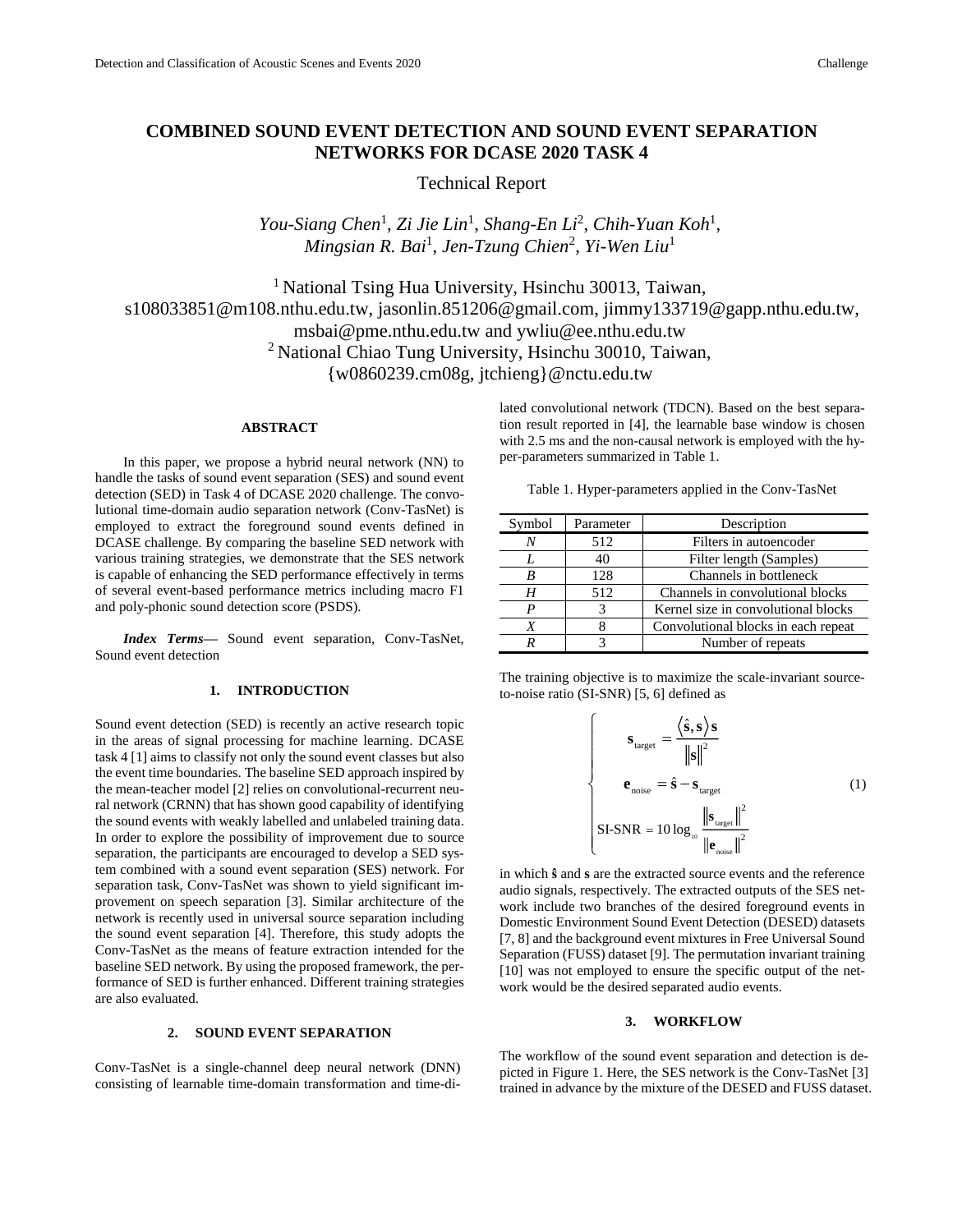The SED network exploits the baseline model which is essentially a modified mean-teacher approach [11]. After the SES network, most of the labeled sound events are extracted at one specific output. The extracted signals are then averaged with the original audio mixture in the time domain to enhance the features of the desired sound events.



Figure 1. The workflow of the combined sound event separation and detection network.

#### **4. CONSTRUCTION OF DATASETS**

There are two portions for the dataset preparation. The SES and SED networks are trained separately and combined with the aforementioned framework. The sampling rate of the input audio is 16 kHz for both networks.

#### *4.1.1.Dataset for the training of SES network*

The SES dataset was created with Scaper [12], a soundscape synthesis and augmentation library. It is composed by the DESED foreground events and the mixture of the FUSS dataset served as the background noise. The duration of the audio file is 3-second long segment with maximum 4 and minimum 1 foreground events. In total, 9,600 training mixtures (8 hours) and 2,400 validation mixtures (0.67 hour) were generated. The goal of the SES network is to extract the desired foreground event mixtures and exclude the irrelevant background events and noise. The SES network was trained with 200 epochs and batch size 5. Adam [13] was used as the optimizer with the learning rate  $10^{-3}$ . The model was selected with the best SI-SNR 8.5 dB in the validation set.

#### *4.1.2.Dataset for the training of SED network*

To further enhance the performance of the SED network, the original training set of DESED dataset including 1,578 weakly labeled, 14,412 unlabeled and 2,584 synthetic strong label data were fed into the SES network and averaged with the original audio signals in time domain. Next, the baseline SED model was trained by using the processed training set with the same architecture and parameters, where window size  $= 2048$ , hop size  $= 255$ , maximum frequency 8000 Hz, and 128 Mel bins are assumed. The network was initialized with the pre-trained weights of the original training set, followed by another 200 epochs of training.

To check if the preprocess of the separation framework is helpful to the SED network, we compared the baseline SED performance with three other different scenarios. The detailed descriptions of the framework and training strategies are summarized in Table 2. In case B, the validation set was processed by the SES network and further estimated by the original baseline SED network. On the other hand, in the case C and D, the original SED network was trained with the preprocessed training set using SES network. The main difference of these two cases is whether or not the validation set is processed by the SES network.

| Case | Model           | Description of dataset usage |                  |  |
|------|-----------------|------------------------------|------------------|--|
|      |                 | Training set                 | Validation set   |  |
| А    | <b>Baseline</b> | Original                     | Original         |  |
|      | SED only        | <b>DESED</b> set             | DESED set        |  |
| B    | $SES + base$    | Original                     | DESED set pro-   |  |
|      | line SED        | DESED set                    | cessed by SES    |  |
| C    | $SES + trained$ | DESED set pro-               | Original         |  |
|      | baseline SED    | cessed by SES                | <b>DESED</b> set |  |
| D    | $SES + trained$ | DESED set pro-               | DESED set pro-   |  |
|      | baseline SED    | cessed by SES                | cessed by SES    |  |

Table 2. Descriptions of different training scenarios and evaluations of the SED frameworks.

## **5. SUMMARY OF RESULTS**

The evaluation of the SED is based on the event-based measures with a 200 ms collar on onsets and a 200 ms of the events length collar on offsets. The averaged macro F1 score and PSDS [14, 15] are calculated with the validation set in different scenarios and the results are summarized in Table 3. In case B where the input signals are simply passed through the SES network, the F1 score has been slightly increased from 34.2 % to 35.5 %. In case D, with the DESED training set being preprocessed by the SES network, the performance can be further improved to 36.7%, which indicates that the SED task does benefit from the preprocessing of the SES network. In addition, in case C where we evaluate the non-processed validation set with the trained baseline SED, the F1 score also attains similar value, as compared with model D. This suggests that the SES network can alternatively serve as a means of data augmentation for the SED system.

Table 3. Class-wise averaged macro F1 score and PSDS macro score in different training strategies.

| Cases with different<br>training strategies | F1(%) | PSDS(%) |  |
|---------------------------------------------|-------|---------|--|
| Case A                                      | 34.2  | 59.6    |  |
| Case B                                      | 35.5  | 59.7    |  |
| Case C                                      | 36.4  | 61.9    |  |
| Case D                                      | 36.7  | 62.0    |  |

Table 4. Class-wise F1 score for each event type in different cases.

| Class                      | Case |      |      |      |
|----------------------------|------|------|------|------|
|                            | A    | В    | C    | D    |
| Cat                        | 43.8 | 43.1 | 44.1 | 43.2 |
| Running water              | 32.6 | 30.9 | 34.3 | 31.6 |
| Alarm/bell/ringing         | 39.8 | 39.4 | 37.6 | 38.3 |
| Dishes                     | 24.1 | 25.7 | 25.1 | 25.6 |
| Speech                     | 47.4 | 49.4 | 44.7 | 48.0 |
| Electric shaver/toothbrush | 36.1 | 40.0 | 44.6 | 38.6 |
| Dog                        | 20.4 | 23.1 | 19.8 | 21.6 |
| Frying                     | 23.1 | 22.4 | 26.6 | 25.1 |
| Vacuum cleaner             | 44.9 | 45.6 | 55.5 | 55.5 |
| Blender                    | 30.3 | 35.5 | 32.1 | 39.3 |